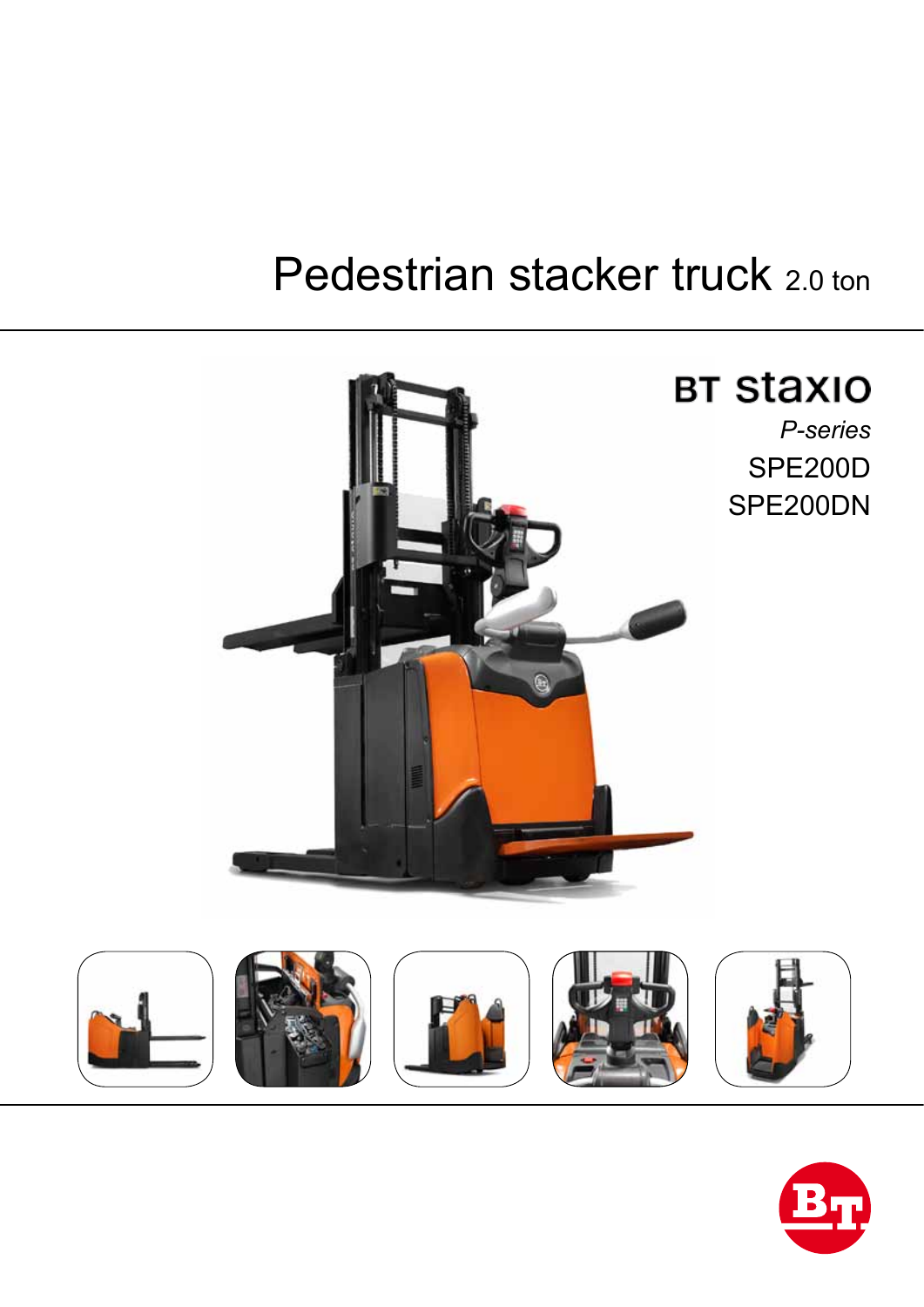#### **Pedestrian stacker double stacking**

| <b>Specifications</b> |      |                                                                                 |                            | <b>SPE200D</b> | SPE200DN                         |                                  |
|-----------------------|------|---------------------------------------------------------------------------------|----------------------------|----------------|----------------------------------|----------------------------------|
|                       | 1.1  | Manufacturer                                                                    |                            |                | <b>BT</b>                        | BT                               |
|                       | 1.2  | Model                                                                           |                            |                | SPE200D                          | SPE200DN                         |
|                       | 1.3  | Drive                                                                           |                            |                | Electric                         | Electric                         |
| dentification         | 1.4  | Operator type                                                                   |                            |                | Stand on/pedestrian              | Stand on/pedestrian              |
|                       | 1.5  | Load capacity/rated load                                                        | Q                          | kg             | 2000                             | 2000                             |
|                       |      | Double stacking capacity - fork/support arm capacity                            | Q                          | kg             | $1000 + 1000$                    | $800 + 1200$                     |
|                       | 1.6  | Load center                                                                     | c                          | mm             | 600                              | 600                              |
|                       | 1.8  | Load distance, centre of support arm wheel to face of forks                     |                            |                |                                  |                                  |
|                       |      | raised support arms                                                             | X                          | mm             | 961                              | 849                              |
|                       |      | lowered support arms                                                            | X                          | mm             | 992                              | 880                              |
|                       | 1.9  | Wheelbase                                                                       |                            |                |                                  |                                  |
|                       |      | raised support arms                                                             |                            | mm             | 1708                             | 1608                             |
|                       |      | lowered support arms                                                            | y<br>V                     | mm             | 1739                             | 1639                             |
|                       | 2.1  | Service weight incl. battery                                                    |                            | kg             | 1243                             | 1243                             |
|                       | 2.2  | Axle load, with load, drive/castor/fork wheel                                   |                            |                | 880/495/1868                     | 830/545/1868                     |
| Weight                | 2.3  | Axle load, without load, drive/castor/fork wheel                                |                            | kg<br>kg       | 440/461/342                      | 420/481/342                      |
|                       | 3.1  | Drive/castor/fork wheel                                                         |                            |                | Vulkollan®/Vulkollan®/Vulkollan® | Vulkollan®/Vulkollan®/Vulkollan® |
|                       | 3.2  | Wheel size, front                                                               |                            |                | Ø 230                            | Ø 230                            |
|                       | 3.3  |                                                                                 |                            | mm             | Ø 85                             | Ø 85                             |
|                       |      | Wheel size, rear                                                                |                            | mm             | Ø 125                            | Ø 125                            |
| Wheels                | 3.4  | Additional wheel size                                                           |                            | mm             |                                  |                                  |
|                       | 3.5  | Wheels, number front/rear (x=driven wheels)                                     |                            |                | $1x + 2/2$ or 4                  | $1x + 2 / 2$ or 4                |
|                       | 3.6  | Track width, front                                                              | $b_{10}$                   | mm             | 560                              | 498                              |
|                       | 3.7  | Track width, rear                                                               | b,                         | mm             | 390                              | 390                              |
|                       | 4.2  | Height, mast lowered                                                            | $h_{1}$                    | mm             | 1785                             | 1540                             |
|                       | 4.3  | Free lift                                                                       | $h_{\scriptscriptstyle 2}$ | mm             | 1356                             | $\overline{\phantom{0}}$         |
|                       | 4.4  | Lift                                                                            | h <sub>3</sub>             | mm             | 2410                             | 2010                             |
|                       |      | Lift height                                                                     | $h_{23}$                   | mm             | 2500                             | 2100                             |
|                       | 4.5  | Height, mast extended                                                           | $h_a$                      | mm             | 3018                             | 2525                             |
|                       | 4.6  | <b>Initial Lift</b>                                                             | $h_{\epsilon}$             | mm             | 120                              | 120                              |
|                       | 4.8  | Stand height                                                                    | h,                         | mm             | 190                              | 190                              |
|                       | 4.9  | Height of tiller in drive position, min./max.                                   |                            |                |                                  |                                  |
|                       |      | highest setting                                                                 | $h_{14}$                   | mm             | 1201/1413                        | 1201/1413                        |
|                       |      | lowest setting                                                                  | $h_{14}$                   | mm             | 1101/1313                        | 1101/1313                        |
|                       | 4.15 | Height, fork lowered                                                            | $h_{13}$                   | mm             | 90                               | 90                               |
|                       | 4.19 | Overall length                                                                  |                            |                |                                  |                                  |
|                       |      | platform up                                                                     |                            | mm             | 2165                             | 2127                             |
| <b>Dimensions</b>     |      | platform down                                                                   |                            | mm             | 2615                             | 2577                             |
|                       | 4.20 | Length to face of forks                                                         |                            |                |                                  |                                  |
|                       |      | platform up                                                                     | $\mathsf{I}_{2}$           | mm             | 1015                             | 977                              |
|                       |      | platform down                                                                   | $\mathsf{I}_{\mathsf{I}}$  | mm             | 1465                             | 1427                             |
|                       | 4.21 | Overall width                                                                   | b/b                        | mm             | $790/-$                          | $748/-$                          |
|                       | 4.22 | Fork dimensions                                                                 | s/e/l                      | mm             | 70/180/1200                      | 70/180/1200                      |
|                       | 4.25 | Width over forks                                                                | b,                         | mm             | 570                              | 570                              |
|                       | 4.32 | Ground clearance, center of wheelbase                                           | $m_{\scriptscriptstyle 2}$ | mm             | 19,5                             | 19,5                             |
|                       | 4.33 | Aisle width for pallets 1000 × 1200 crossways                                   |                            |                |                                  |                                  |
|                       |      | platform up                                                                     | $A_{st}$                   | mm             | 2783                             | 2735                             |
|                       |      | platform down                                                                   | A                          | mm             | 3252                             | 3128                             |
|                       |      | 4.34 Aisle width for pallets 800 × 1200 lengthways                              |                            |                |                                  |                                  |
|                       |      | platform up                                                                     | $A_{st}$                   | mm             | 2620                             | 2530                             |
|                       |      | platform down                                                                   | $A_{st}$                   | mm             | 3089                             | 2965                             |
|                       | 4.35 | Turning radius                                                                  |                            |                |                                  |                                  |
|                       |      | platform up                                                                     | W.                         | mm             | 1954                             | 1864                             |
|                       |      | platform down                                                                   | W.                         | mm             | 2423                             | 2299                             |
|                       | 5.1  | Travel speed, with/without load                                                 |                            | km/h           | 9,0/10,0                         | 9,0/10,0                         |
|                       | 5.2  | Lift speed, with/without load                                                   |                            | m/s            | 0,18/0,33                        | 0,15/0,27                        |
|                       | 5.3  | Lowering speed, with/without load                                               |                            | m/s            | 0,45/0,45                        | 0,45/0,35                        |
|                       | 5.8  | Max. gradeability, with/without load 1)                                         |                            | $\%$           | 8/12                             | 8/12                             |
| Performance data      | 5.9  | Acceleration time (over 10 m)                                                   |                            | $\mathsf{s}$   | 5,6                              | $\overline{\phantom{0}}$         |
|                       | 5.10 | Service brake                                                                   |                            |                | Electromagnetic                  | Electromagnetic                  |
| Electric motor        | 6.1  | Drive motor rating (S2 60min)                                                   |                            | kW             | 2,5                              | 2,5                              |
|                       | 6.2  | Lift motor rating (S3 15%)                                                      |                            | kW             | 3,0                              | 2,2                              |
|                       | 6.4  | Battery voltage, nominal capacity K5                                            |                            | V/Ah           | 24/300                           | 24/300                           |
|                       | 6.5  | Battery weight                                                                  |                            | kg             | 195-270                          | 195-270                          |
|                       | 6.6  | Energy consumption acc to VDI cycle                                             |                            | kWh/h          | 0,88                             | 0,75                             |
| oth-<br>ers           | 8.1  | Type of drive control<br>Sound level at the driver's ear according to EN 12 053 |                            |                | Variable AC                      | Variable AC                      |
|                       | 8.4  |                                                                                 |                            | dB(A)          | 65                               | 63                               |

1) Measured according to company standard.

Data is based on standard truck and small battery.

All data are based on table configuration. Other configurations may give other values. Truck performance and dimensions are nominal and subject to tolerances. BT products and specifications are subject to change without notice.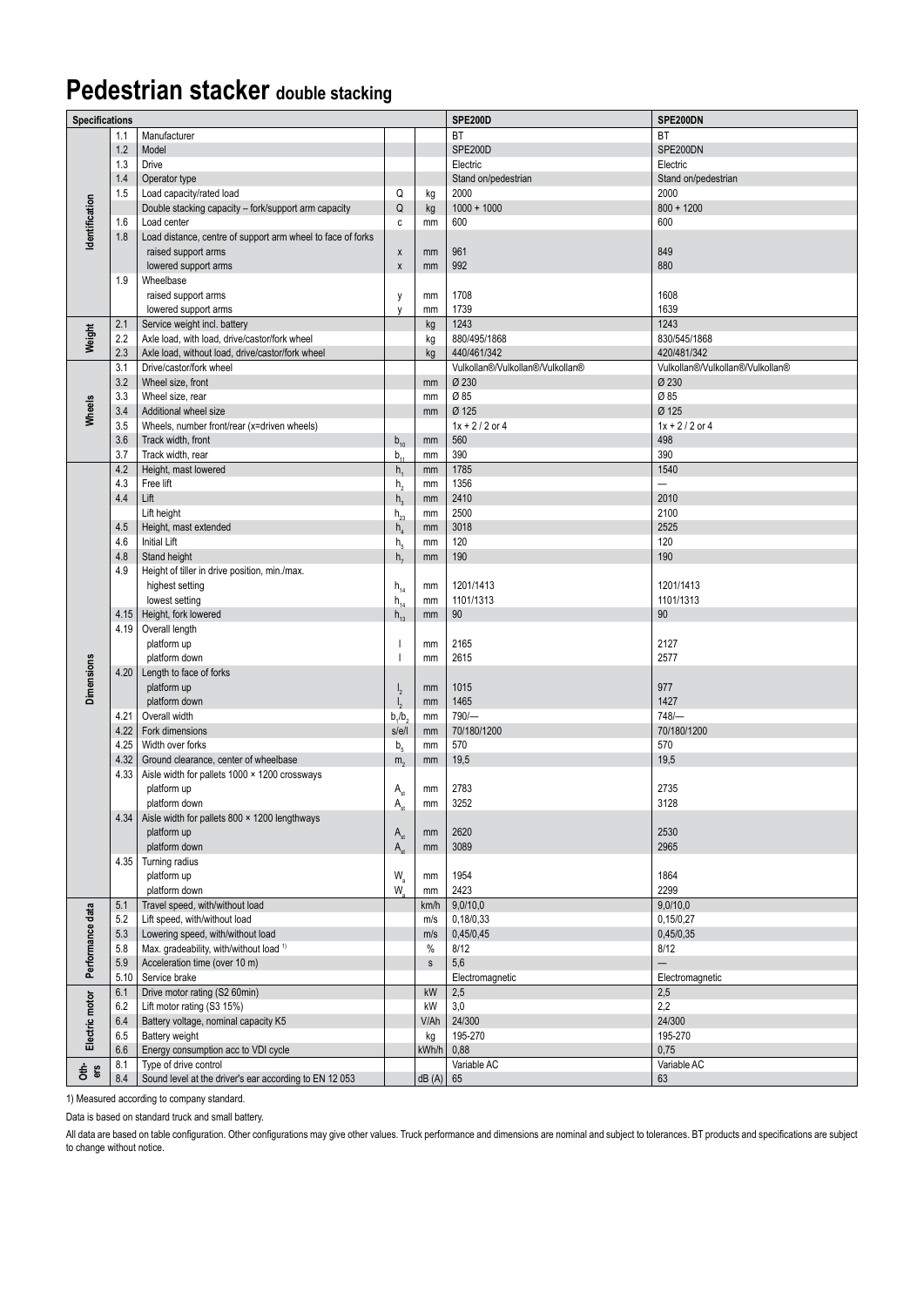## **Battery dependent dimensions**

|                   |                                             |                |               |          | SPE200D |                 | SPE200DN |          |         |                 |         |
|-------------------|---------------------------------------------|----------------|---------------|----------|---------|-----------------|----------|----------|---------|-----------------|---------|
| <b>Dimensions</b> |                                             | <b>Battery</b> |               | Lift out |         | <b>Sideways</b> |          | Lift out |         | <b>Sideways</b> |         |
|                   |                                             |                |               | S        |         | s               |          | S        | M       | S               | M       |
| 1.9               | Wheelbase                                   |                |               |          |         |                 |          |          |         |                 |         |
|                   | raised support arms                         | y              | mm            | 1708     | 1805    | 1708            | 1805     | 1608     | 1653    | 1608            | 1653    |
|                   | lowered support arms                        | V              | mm            | 1739     | 1836    | 1739            | 1836     | 1639     | 1687    | 1639            | 1687    |
| 4.19              | Overall length                              |                |               |          |         |                 |          |          |         |                 |         |
|                   | platform up                                 |                | mm            | 2165     | 2262    | 2165            | 2262     | 2127     | 2175    | 2127            | 2175    |
|                   | platform down                               |                | mm            | 2615     | 2712    | 2615            | 2712     | 2577     | 2625    | 2577            | 2625    |
| 4.20              | Length to face of forks                     |                | mm            |          |         |                 |          |          |         |                 |         |
|                   | platform up                                 | $\mathsf{I}_2$ | mm            | 1015     | 1112    | 1015            | 1112     | 977      | 1025    | 977             | 1025    |
|                   | platform down                               |                | mm            | 1465     | 1562    | 1465            | 1562     | 1427     | 1475    | 1427            | 1475    |
| 4.33              | Aisle width for pallets 1000x1200 crossways |                |               |          |         |                 |          |          |         |                 |         |
|                   | platform up                                 | $A_{\rm et}$   | mm            | 2783     | 2880    | 2783            | 2880     | 2735     | 2783    | 2735            | 2783    |
|                   | platform down                               | $A_{st}$       | <sub>mm</sub> | 3252     | 3349    | 3252            | 3349     | 3128     | 3177    | 3128            | 3177    |
| 4.34              | Aisle width for pallets 800x1200 lengthways |                |               |          |         |                 |          |          |         |                 |         |
|                   | platform up                                 | $A_{\rm et}$   | mm            | 2620     | 2717    | 2620            | 2717     | 2530     | 2578    | 2530            | 2578    |
|                   | platform down                               | $A_{st}$       | mm            | 3089     | 3186    | 3089            | 3186     | 2965     | 3014    | 2965            | 3014    |
| 4.35              | Turning radius                              |                |               |          |         |                 |          |          |         |                 |         |
|                   | platform up                                 | $W_a$          | mm            | 1954     | 2051    | 1954            | 2051     | 1864     | 1912    | 1864            | 1912    |
|                   | platform down                               | W <sub>a</sub> | <sub>mm</sub> | 2423     | 2520    | 2423            | 2520     | 2299     | 2348    | 2299            | 2348    |
| 6.4               | Battery voltage, nominal capacity K.        |                | V/Ah          | 24/300   | 24/500  | 24/300          | 24/500   | 24/300   | 24/400  | 24/300          | 24/400  |
| 6.5               | Battery weight, min.-max.                   |                | kg            | 195-270  | 345-403 | 195-270         | 345-403  | 195-270  | 345-403 | 195-270         | 345-403 |

### **Mast dimensions**

| <b>Mast</b>          |                   |                              |    |      | Duplex HiLo |      |      |
|----------------------|-------------------|------------------------------|----|------|-------------|------|------|
| 200D<br>m<br>o.<br>ភ | $\mathsf{H}_{23}$ | Lift height $(h_{13} + h_3)$ | mm | 1750 | 1900        | 2100 | 2500 |
|                      | $H_2$             | LITT                         | mm | 1660 | 1810        | 2010 | 2410 |
|                      |                   | Height, mast lowered         | mm | 1410 | 1475        | 1585 | 1785 |
|                      |                   | Height, mast extended        | mm | 2268 | 2408        | 2618 | 3018 |
| ō<br>ā<br>₩<br>ೲ     | $\frac{11}{23}$   | Lift height $(h_{13}+h_3)$   | mm | 1750 | 1900        | 2100 |      |
|                      |                   |                              | mm | 1660 | 1810        | 2010 |      |
|                      |                   | Height, mast lowered         | mm | 1410 | 1475        | 1585 |      |
|                      |                   | Height, mast extended        | mm | 2268 | 2408        | 2618 |      |